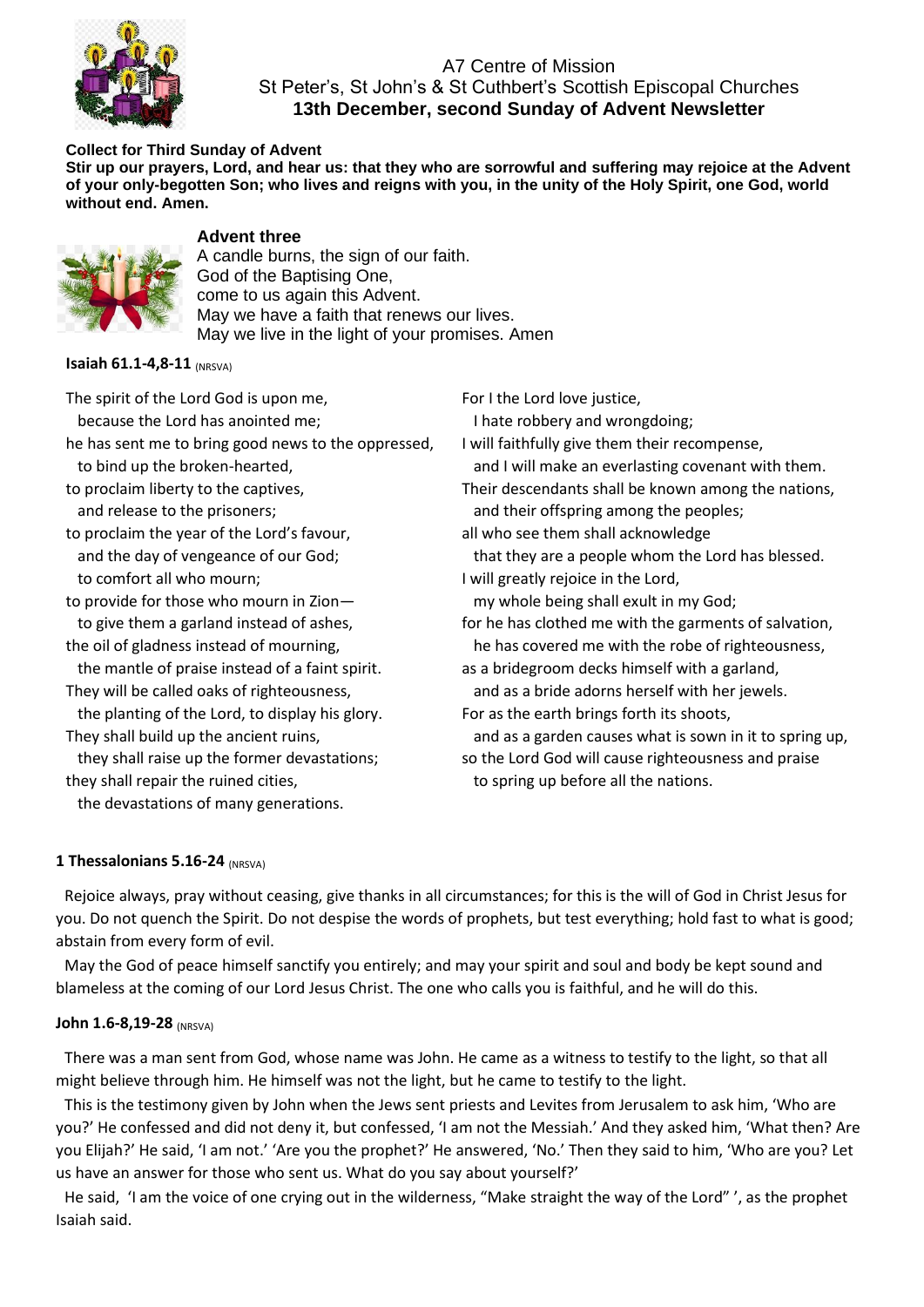Now they had been sent from the Pharisees. They asked him, 'Why then are you baptizing if you are neither the Messiah, nor Elijah, nor the prophet?' John answered them, 'I baptize with water. Among you stands one whom you do not know, the one who is coming after me; I am not worthy to untie the thong of his sandal.' This took place in Bethany across the Jordan where John was baptizing.

#### **John's reflections for 13th December 2020**

**Why is the candle we light for the Third Sunday in Advent "rose" coloured, not dark like the other three?** If you try to look them up you'll find there are different interpretations of the four weeks of Advent. One goes: 1. Second Coming, 2. John the Baptist 3. Joy of the coming Saviour, 4. The humility of Mary. Another: 1. the Prophets' Candle, symbolizing hope; 2. the Bethlehem Candle, symbolizing faith; 3. the Shepherds' Candle, symbolizing joy; 4. the Angel's Candle, symbolizing peace. Yet others go: Hope–Peace–Joy–Love; Faithfulness–Hope–Joy–Love; Prophets–Angels–Shepherds–Magi; Faith–Prepare–Joy–Love. In almost all of them you'll find the third Sunday in Advent is associated with Joy.

Another name for the third Sunday in Advent is Gaudete Sunday. The day takes its name from the Latin word Gaudete ("Rejoice"), the first word of the introduction in the Latin liturgy: *Gaudete in Domino semper: iterum dico, gaudete*. "Rejoice in the Lord always; again I say, rejoice. Traditionally Advent was a penitential season, like Lent. A time for reflection and sombre preparation. Gaudete Sunday is a contrast to that and signifies the nearness of the Lord's coming. The focus throughout Advent is one of expectation and preparation for the feast of Christmas as well as for the second coming of Christ. On Gaudete Sunday the sombre preparation is suspended, as it were, for a while, in order to symbolize that joy and gladness in the promised Redemption. While the theme of Advent is a focus on the coming of Jesus in three ways: his first, his present, and his final Advent, the readings for Gaudete Sunday deal with rejoicing in the Lord – Christian joy – as well as the mission of John the Baptist and his connection with Advent.

**What is Joy?** The adverts on our television screens imply that joy comes with the numbing of pain and the getting of goods. But our ordinary human experience tells us, rather, that joy comes when we are connected in good ways with others and when we have something to look forward to. The Bible goes a step further and tells us that fullness of joy resides in coming to know Jesus, rejoicing in the fact that we beloved creatures of the God the creator, and that we have nothing less than fullness of life with God to look forward to. The theologian Henri Nouwen described the difference between joy and happiness. While happiness is dependent on external conditions, joy is "the experience of knowing that you are unconditionally loved and that nothing – sickness, failure, emotional distress, oppression, war, or even death - can take that love away." Thus joy can be present even in the midst of sadness. Isaiah understood this concept of joy. Today's passage from Isaiah is full of joy. It recounts the promises of restoration, comfort, transformation, justice and renewal that God makes to his people. "I rejoice heartily in the Lord," the prophet says. And why wouldn't he? He has glad tidings. The poor will be taken care of, the brokenhearted will be healed, the captives will be freed, and the prisoners will be released. Who wouldn't rejoice in these things? This passage in Isaiah must have been a favourite of Jesus. Luke tells us that it is the scroll Jesus read from to when he stood up in his home-town synagogue to deliver his inaugural address there. As he put down the scroll Jesus said: "Today this scripture has been fulfilled in your hearing". What Isaiah is prophesying is not a human accomplishment. It is a deed of God. This Joy is a gift of God.

**Why should we have Joy?** Firstly to bring peace to our hearts. It brings a stillness and steadiness to us that allows us to deal with the challenges we face, even in times of suffering. Secondly to share with others. Just as God anointed Jesus to proclaim the Joy of comfort and encouragement as Jesus's followers we are also called as His people to be a comfort to those who are afflicted, broken-hearted, imprisoned by physical ailments, are spiritual destitute, and those who are hurting and mourning their losses. Jesus wishes us to bring this joy, these "glad tidings," to the poor: those with spiritual and material needs, the many people who are anxious about family problems. As Pope Francis said in a homily for Gaudete Sunday: "Bring them peace. Bring the anointing of Jesus, the oil of Jesus, which does so much good, and consoles the soul."

**How do we get Joy?** In today's epistle to the Thessalonians Paul gives a lots of pithy guidance on how to have joy: Rejoice always; Pray without ceasing; give thanks in all circumstances. Do not quench the Spirit. Do not despise the words of prophets - that is God's promises recorded in the bible. Test everything; hold fast to what is good; abstain from every form of evil. Christian joy comes from prayer, and from giving thanks to God. These things transcend our emotions and the difficult circumstances we may be in and focus us on God's faithfulness goodness that no circumstances can shake.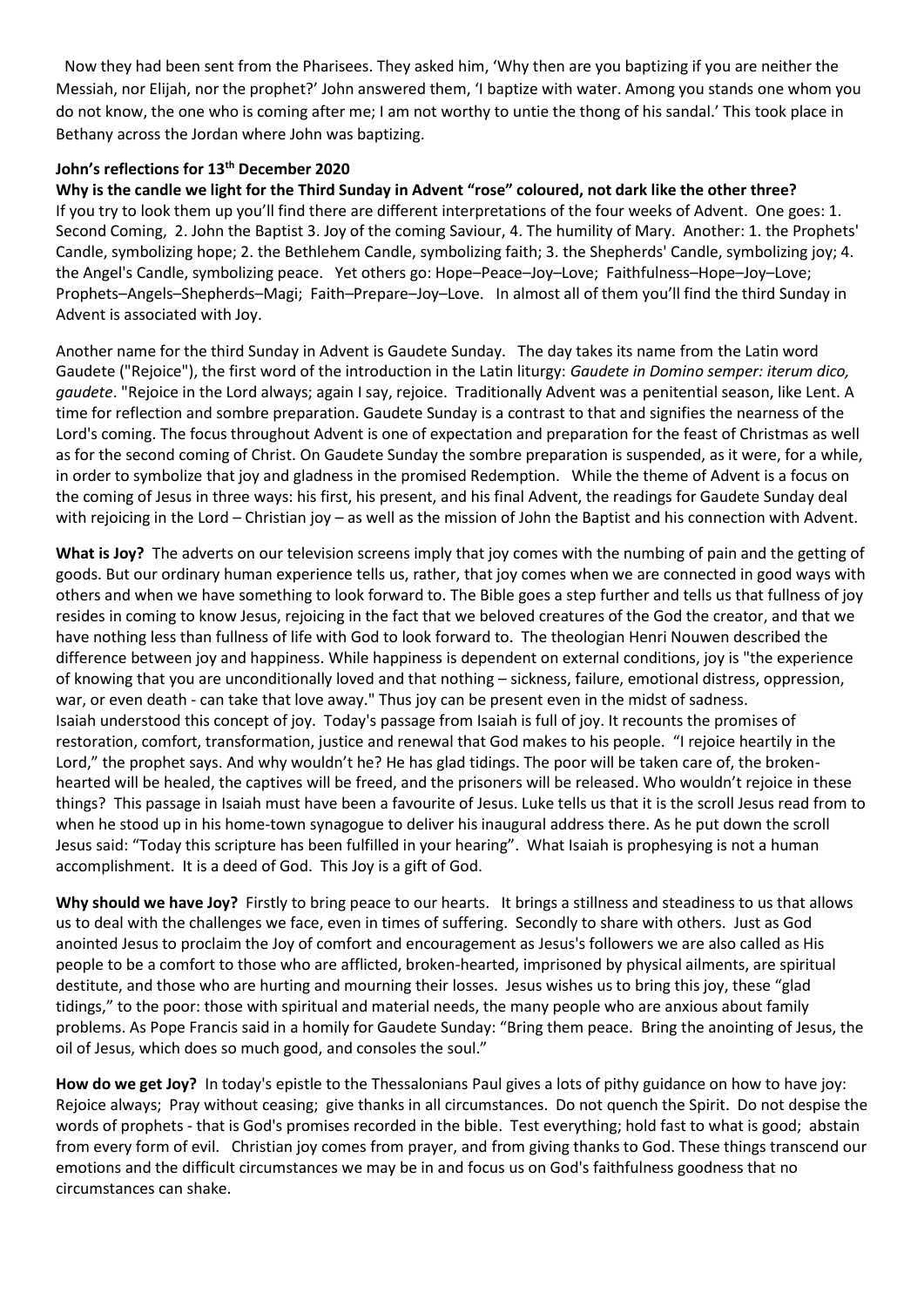**How do we share joy?** By Listening. Many people have no one with whom to share their hurts on a deep level. Others are lonely with no one to talk to on a regular basis. As you listen you create space in which God's peace can break through. By Acts of Kindness. We often hear of random acts of kindness, which are good; but I believe we should have intentional acts of kindness toward people we know who need help. For they are signs of the joy-giving love of God. By Prayer. Someone once said the greatest blessing of prayer is not in receiving the answer but in being the kind of person God can trust with the answer. There is someone right now asking God for help for a certain circumstance occurring in his or her life, and you may be the answer to that prayer! By Encouragement. William Barclay said one of the highest human duties is the duty of encouragement. The world is full of discouragers. We have a Christian duty to encourage one another. A word of praise, thanks, appreciation or cheer often has kept a person on his or her feet. Blessed is the person who speaks such a word! To be an encourager is to bless, praise and glorify God and others!

In his 2014 Gaudete Sunday homily, Pope Francis said that Gaudete Sunday is known as the "Sunday of joy", and that instead of fretting about "all they still haven't" done to prepare for Christmas, people should "think of all the good things life has given you." So, don't have a "Merry" or a "Happy" Christmas instead have a Joyous Christmas, and Advent! When the world seems to still be full of darkness, of sin and despair, the joy can be difficult to see or to hold onto with much conviction. But the readings today remind us that joy is there to be found, because God is coming into the world. Whether we wait for a thousand years or another two weeks, the promise of God's overwhelming, joyful return will be kept.

## **Intercessions for 3rd Sunday of Advent**



Mindful of the words of the prophet Isaiah, we gather our thoughts and prayers with hope and humbly call on God to help us in our needs.

Holy God, as we wait in joyful hope for the coming of Christ our Saviour we ask that you will

answer our prayers and make us a holy people, fit to greet him with eager hearts. May our Church leaders be blessed with wisdom and holiness to guide us through this season of Advent despite the pandemic, to a holy, peaceful and joyful Christmas.

Lord in your mercy: **Hear our prayer**

Creator God, help the leaders of nations to seek that justice and peace which come from the Word of God, may there be good news for the poor and the broken-hearted; release for those illegally or wrongly imprisoned and an end to the conflicts throughout the world which lead to so much grief and mourning. We pray for all those who are striving to adjust to a new way of being "normal" in these difficult times as Covid 19 continues globally,

## Lord in your mercy: **Hear our prayer**

Father God, your son Jesus you lived an ordinary life in Nazareth, with human parents, brothers and sisters. He understands the difficulties faced in families. We pray for all of those involved in providing support for troubled families and strengthening our community life. We especially pray for our family members who have not yet heard of the coming of Christ and that this Christmas they may hear and believe the Good News and receive the gift of the Christ Child. Lord in your mercy: **Hear our prayer**

Merciful God, may your blessing be upon all those who are in pain or sickness, those who are anxious or troubled. We know that you are always present with us, even when sometimes you seem far away. Help us to feel your presence when we pass through dark places, and sustain us and all who suffer through our pains and sorrows.

## Lord in your mercy: **Hear our prayer**

Gracious God, may those who have died may be granted the peace of your heavenly kingdom. Give rest to the souls of those who have gone from our lives to meet with you and may they now, released from pain or sorrow, find life eternal at rest in your presence.

## Lord in your mercy: **Hear our prayer**

Faithful God, as we continue this Advent journey, teach us to turn to you in times of joy and pleasure as well as we do when faced with fear and sorrow. Help us to put our differences behind us and to unite behind the great commission of Jesus to make disciples of all nations and all people. Merciful Father: **accept these prayers for the sake of your Son, our Saviour, Jesus Christ. Amen**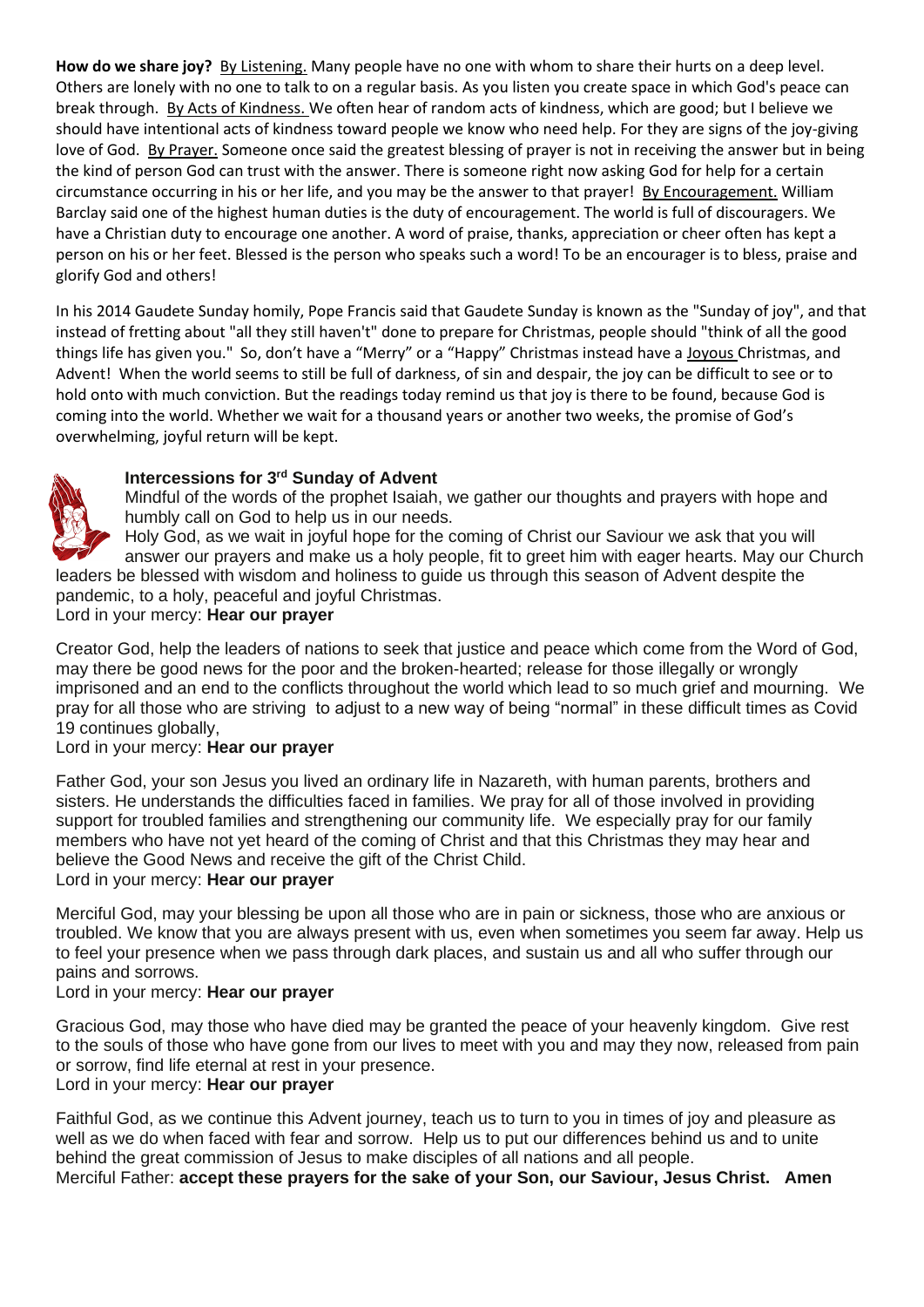

As part of the ongoing response to the Coronavirus pandemic the Scottish Episcopal Church (SEC) will be broadcasting video coverage of Eucharistic services via its website, social media channels and YouTube channel. The web page is located at [www.scotland.anglican.org/broadcast-sunday](http://www.scotland.anglican.org/broadcast-sunday-worship)[worship](http://www.scotland.anglican.org/broadcast-sunday-worship)

For those who are not online the Archbishop of Canterbury has set up a Freephone Daily Hope service of **CDailyHOPE** hymns, prayers and readings. It is available 24 hours a day on 0800 8048044

TV and Radio Sunday Worship: BBC RADIO SCOTLAND – 7.30am Acts of Worship BBC RADIO 4 - 08:10am Morning Worship BBC 1 TV –1.15pm Songs of Praise BBC Radio 4 Longwave – 9.45am Morning Service (Mon-Fri)

Those who enjoyed BBC Scotland's worship offering **Reflections At The Quay** when it was introduced at this start of lockdown will be pleased to know that a second series has been commissioned, starting from Sunday 6 December.

Join Pip this week at Holy Trinity at<https://www.holytrinitymelrose.org/> and click on the link - Holy Trinity YouTube channel. 11.00am<https://www.youtube.com/channel/UCJkxEgnglnze4SeN4I54Ecw>

St John's Selkirk now has their weekly Sunday services on their YouTube channel, with several (different) familiar voices each week, music, inspirational quotes and images

at <https://www.youtube.com/channel/UC9lTNAH6VHZkqM0NiH6Vt9w> available from 10am each Sunday morning..



11am to 11:30 every Wednesday morning. <https://us02web.zoom.us/j/87979280424?pwd=UEJzRXk0UFpVcnJuaUVZTzJvaE92UT09> Meeting ID: 879 7928 0424 Password: 023545 Host: Tim Hatton



Bible Studies hosted on Zoom - all are welcome. Wednesday 7:30pm & Thursday 10:30am hosted by John Marsden Follow this link <https://zoom.us/j/7538094986?pwd=Q0x4YVk2b3Y5eEt0VkoxS0ZWVWxGUT09> or use this information to open a Zoom meeting: Meeting ID: 753 809 4986 Password: 751474



Home Communion is only available to those people can't come out or get to church for selfisolation reasons. Please book through Sheena then Simon will contact to arrange a time.

Reserved Sacrament is still suspended until further notice due to corona virus restrictions.

#### **opening for communal worship from September[.](https://l.facebook.com/l.php?u=https%3A%2F%2Fwww.strava.com%2Factivities%2F4115144364%3Ffbclid%3DIwAR2dp0V7bZw56KZNe7vvvP6qvLImkA5BNccKKFT60WPFMxOmexhBDMqE1hk&h=AT06T4e_7h6ZApB1oGWjk7pLBQ-K3FrXkDzPu-3dIUW9Yq2uWgVHvA1iH9D2G0qHAEzsVf6iZSPLYjt6IIPAEnVxcjXeHb_PKNtCimTKWYec9eSyBG-fhPgCt_GQiLPKta1r&__tn__=H-R&c%5b0%5d=AT0geC5tx4HBtnuUp3gCeEzYdFpe7hKghWt3IPt71OMD54KpTLRZ2BoA0MuMeWwHlfudxO2cBtPJ9so98nMDTcbxTJGAgh-8HbIfpS2DmXnwskBFa3Rkq0KNMefG4EVpFLNqSFOwfcU5q9TBFeRBz7HaUNslyrmv_jq4-z_aqyrBursxAXDT8wGoXyLBHCyTB8npD5HEm393dr1yc9xU8_Tzaw)**



St John's are overjoyed their first service in church will be in Sunday 6th December at 10.30 am.

St Peter's 10.30am services on 1<sup>st</sup> and  $4<sup>th</sup>$  Sundays will be Communion with Simon or other clergy. 2<sup>nd</sup> & 3<sup>rd</sup> Sundays will be Service of the Word. Thursday mornings will be a Said Communion service.

St Cuthbert's 10.30am services on  $2^{nd}$  &  $3^{rd}$  Sundays will be Communion,  $1^{st}$  &  $4^{th}$  Sundays Service of the Word. Wednesdays at 11.00am will be Said Holy Communion. Please remember to bring a face covering to wear unless you have health issues and the service booklet and newsletter which contains the readings etc for the week.

**WHEN YOU ARRIVE FOR THE SERVICE AT ANY OF THE A7 CHURCHES PLEASE BE READY TO FILL IN THE FORM FOR GOVERNMENT TRACK AND PROTECT.** 

## **Spiritual Communion**

Here is a prayer that can be used at 10.30 on Sundays when Simon will be celebrating the Eucharist For an Act of spiritual Communion, the following prayer -

My Jesus,

I believe that you are present in the most Holy Sacrament.

I love you above all things, and I desire to receive you into my soul.

Since I cannot at this moment receive you sacramentally, come at least spiritually into my heart.

I embrace you as if you were already there and unite myself wholly to you.

Never permit me to be separated from you. Amen.

# **A7 Centre of Mission**

Hello Everyone

Simon would like to know from your own understanding of what is the A7 centre of Mission and what is it all about?

Please e mail or wright down and return to Sheena as e mail [smstcg1945@gmail.com](mailto:smstcg1945@gmail.com) or talk to Simon or Tim when you see them.

many thanks Sheena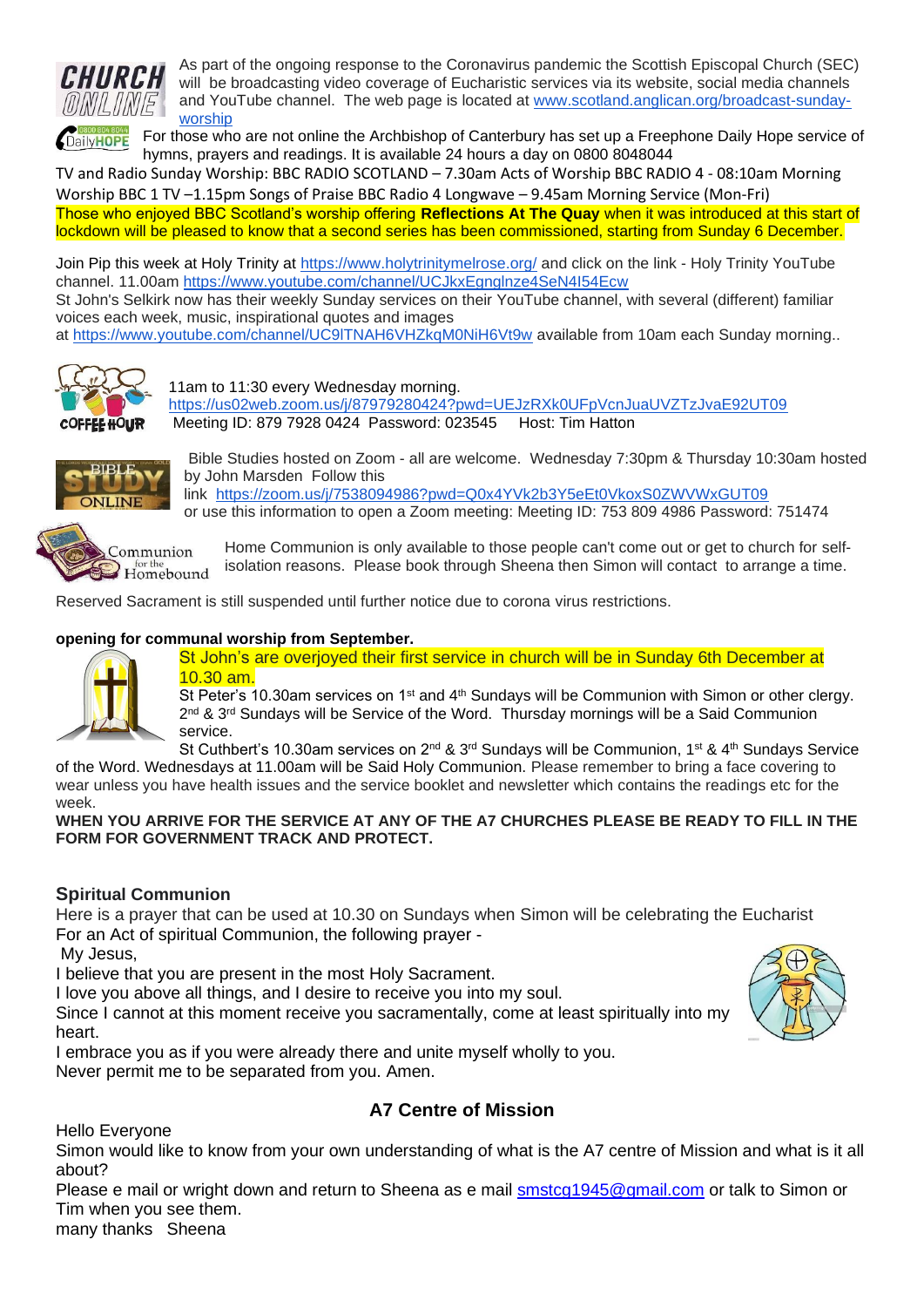

pictures of the new designs in tops that I have.

All the embroidered ones are for £12 each and the printed kaftans is for £7.

The last one is an apron with a pocket, one mitten, one pot holder and 2 tea towels. It is for £12.

I do have all the designs of the kaftans and tops along with apron set that I sent you before so, I think you could add those as well as the designs are still available.

If you would like to help the seamstresses in India please order one of these lovely kaftans from Rashi Jain. Her email address is [16rashijain@gmail.com](mailto:16rashijain@gmail.com) 



#### **St Peter's Christmas Cards**

As we can't have our usual greetings banner at the back of St Peter's this year we are planning a

hand delivery to our congregation in Galashiels. If you would like to have cards collected and delivered please let Karen or Sheena know. If possible please drop your cards into the box at church by 15<sup>th</sup> December – if you aren't able to do this let us know and someone will collect them before 15<sup>th</sup> December. After 15<sup>th</sup> December you will need to send cards by Royal Mail. All cards collected for St Peter's will be hand delivered before Christmas Eve. St John's and St Cuthbert's should have their own arrangements so please contact someone from your own congregation.

#### **A letter from Ireland**

Dear St Peter's,

How are you all? I know these are difficult and confusing times where everything seems to change just as you make yourself a routine.

Two weeks before Britain went into lockdown I arrived back in Scotland. Ireland was preparing to lockdown and we didn't know if I would be able to leave afterwards. I remained in Scotland until the last week of August when I returned to Ireland. This meant I spent nearly five months at home unable to see many people and without any work to distract myself.

The pandemic has led to many people struggling with their mental health. The isolation and fear of illness has caused many t become depressed or extremely anxious. These feelings are completely understandable and should never be something you feel ashamed of (you, as a congregation and friends, taught me that). I wanted to give some advice about how to help combat these feelings.

One of the best suggestions I have is to keep a notebook where you can write down how you are feeling without requiring you to filter or edit it. Write exactly how you feel. Don't worry about whether it makes sense, sometimes our brain gets confused and needs to explode over a page in order to reboot. There is no pressure to write in it daily, just write whenever you feel inclined or if you believe it will help.

Secondly, find a new hobby. This can be something you've always wanted to try or have seen on tv and fancy trying. Don't get bogged down in whether you can do it well or as well as your friends. If it makes you happy, keep going. You don't have to be good at something to take part. When we are all able to meet up again you can tell us all about your new interest.

Lastly, set yourself a daily task. This doesn't have to be a big task. Maybe something you've had on your to do list for months and haven't got around to. Perhaps a treat for yourself, or a phone call with someone. Giving yourself a task each day will reduce any feelings of uselessness and is more likely to make you productive.

I have used these three methods to help me with my mental health. Whilst I never say that I am cured, these help me to understand how and why I feel how I do and reduce any anxiety surrounding those feelings.

This letter is slightly different to those I have written in the past, but everything is a little bit different at the moment. I hope these methods help someone and I hope to see you all soon, happy and healthy.

Love from **Elspeth** 

P.S. I try my best to join the Wednesday night Bible study and I would love to see some of you there to contribute to the interesting discussions.